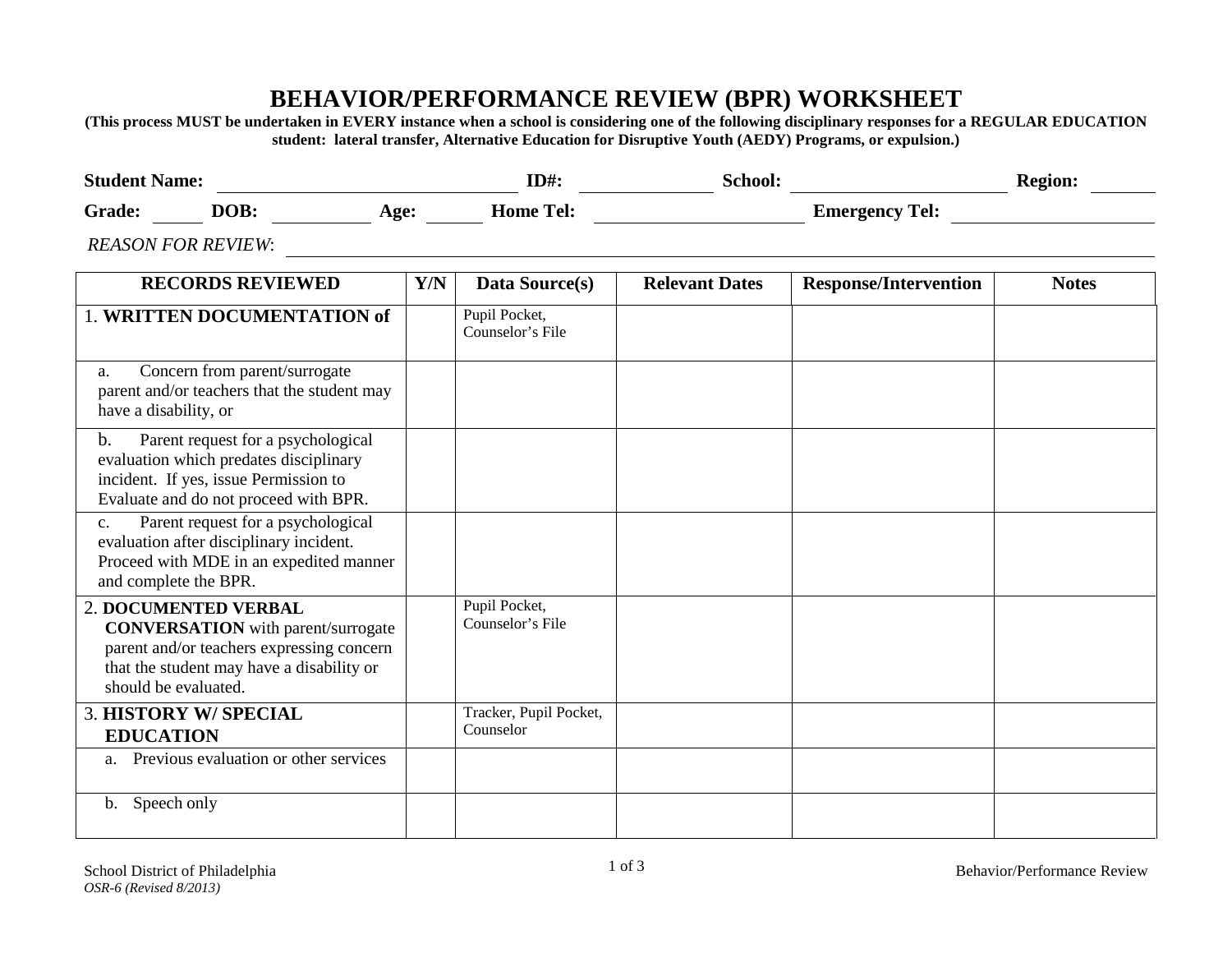| <b>RECORDS REVIEWED</b>                                                  | Y/N | Data Source(s)                                                   | <b>Relevant Dates</b> | <b>Response/Intervention</b> | <b>Notes</b> |
|--------------------------------------------------------------------------|-----|------------------------------------------------------------------|-----------------------|------------------------------|--------------|
| <b>4. INTERAGENCY &amp; OTHER SERVICES</b><br>(based on school records)  |     | SIS/Tracker, Pupil<br>Pocket, Counselor's<br>File, RTII Database |                       |                              |              |
| Early Intervention (EI)<br>a.                                            |     |                                                                  |                       |                              |              |
| Mental Health<br>$\mathbf{b}$ .                                          |     |                                                                  |                       |                              |              |
| c. DHS                                                                   |     |                                                                  |                       |                              |              |
| Juvenile Court<br>$\mathbf{c}$ .                                         |     |                                                                  |                       |                              |              |
| d. Other                                                                 |     |                                                                  |                       |                              |              |
| 5. DISCIPLINARY DATA<br>(Patterns over time)                             |     | SIS, Pupil Pocket,<br>Counselor's File, RTII<br>Database         |                       |                              |              |
| a. Lateral Transfers (EH21s)/<br><b>Alternative Education Settings</b>   |     |                                                                  |                       |                              |              |
| b. Significant suspensions related to<br>current behavior (Note causes.) |     |                                                                  |                       |                              |              |
| c. Pink slips related to suspensions<br>(Last 2 years only)              |     |                                                                  |                       |                              |              |
| d. Report Card behavior marks                                            |     |                                                                  |                       |                              |              |
| 6. ACADEMIC DATA<br>(Patterns over time)                                 |     | SIS, Pupil Pocket                                                |                       |                              |              |
| a. Last documented reading level                                         |     |                                                                  |                       |                              |              |
| Retentions<br>$\mathbf{b}$ .                                             |     |                                                                  |                       |                              |              |